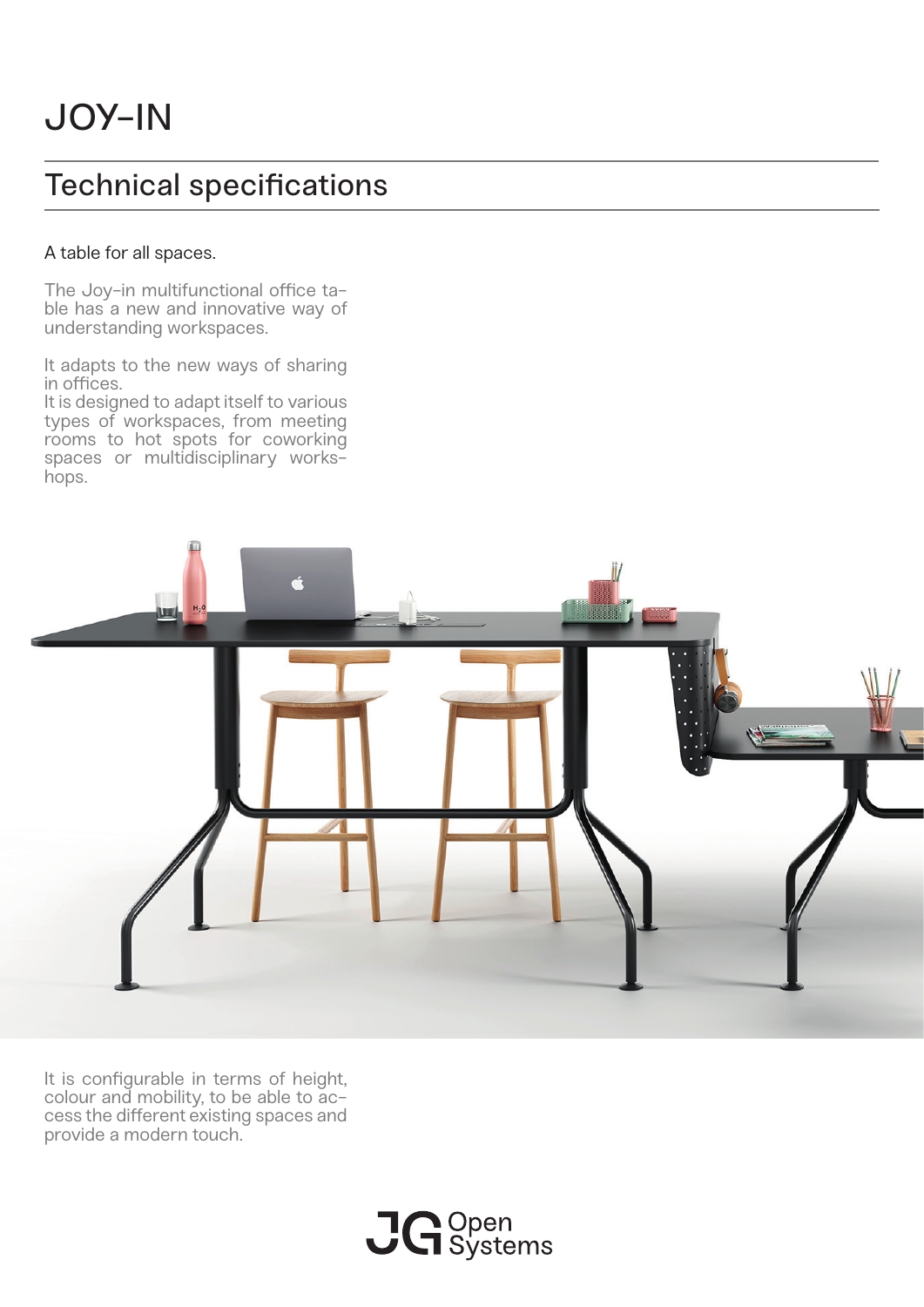

## Types

In order to be able to carry out the different configurations there are several solutions, both for structures, table tops as well as supports, which can be combined with each other:

- 2 different heights, with casters or levellers.



- Up to 36 combinations of tops: 2 shapes, 3 lengths, 3 widths, and the option of electrification.

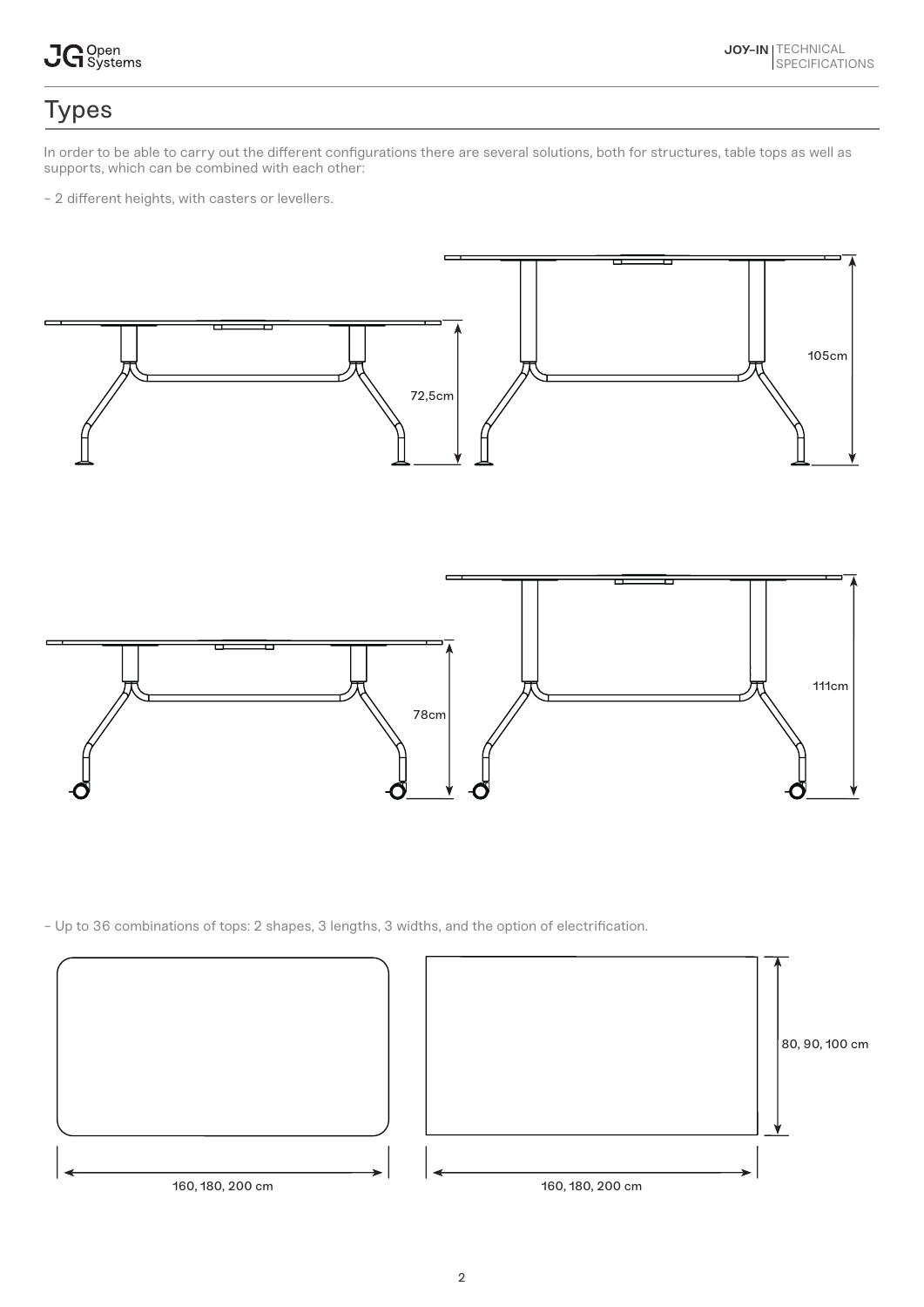## **Structure**

Steel tubes with 32mm diameter and 2mm thickness, welded together to make the legs. Mechanically joined central tube. High rigidity structure coated with epoxy powder paint. Available finishes: White (B3) and Matt Black (NM).

#### Levellers and castors

The levellers chosen to respect the unique design of this series are made of black polypropylene (PP). They come with 20mm-long levelling studs.

Featuring newly designed 65mm diameter self-braking castors, optional in all combinations. Available in black, and with soft PU tread.





## Tops

#### **Material**

The structure is composed of 19mm melamine over highdensity fibreboard (600kg/m3) with 2mm ABS / PVC edge-banding. Available in JG Group's full range of melamines.

## Accesories

#### Connecting grid

In order to link tables with different heights, and thus create different environments or functions, we have created our own connecting grid.

The grid is made from 1.5mm punched sheet metal with circular holes, bent in the shape of the table top (only available for shaped table tops), coated with epoxy powder paint.

Available finishes: White 9003 (B3) and Matt Black (NM).



#### Joining kit

This collection has been designed with the idea of joining tables to create, for example, collaborative work spaces. The 2Move series table joining kits (1105-B-K2UNME-SA2) can be used for this.



Sistema de unión lateral entre mesas. (Accesorio opcional) Système d'union latérale entre tables, (Optionnel) System of side joining desks. (Optional)

**JOY-IN TECHNICAL** 

**SPECIFICATIONS**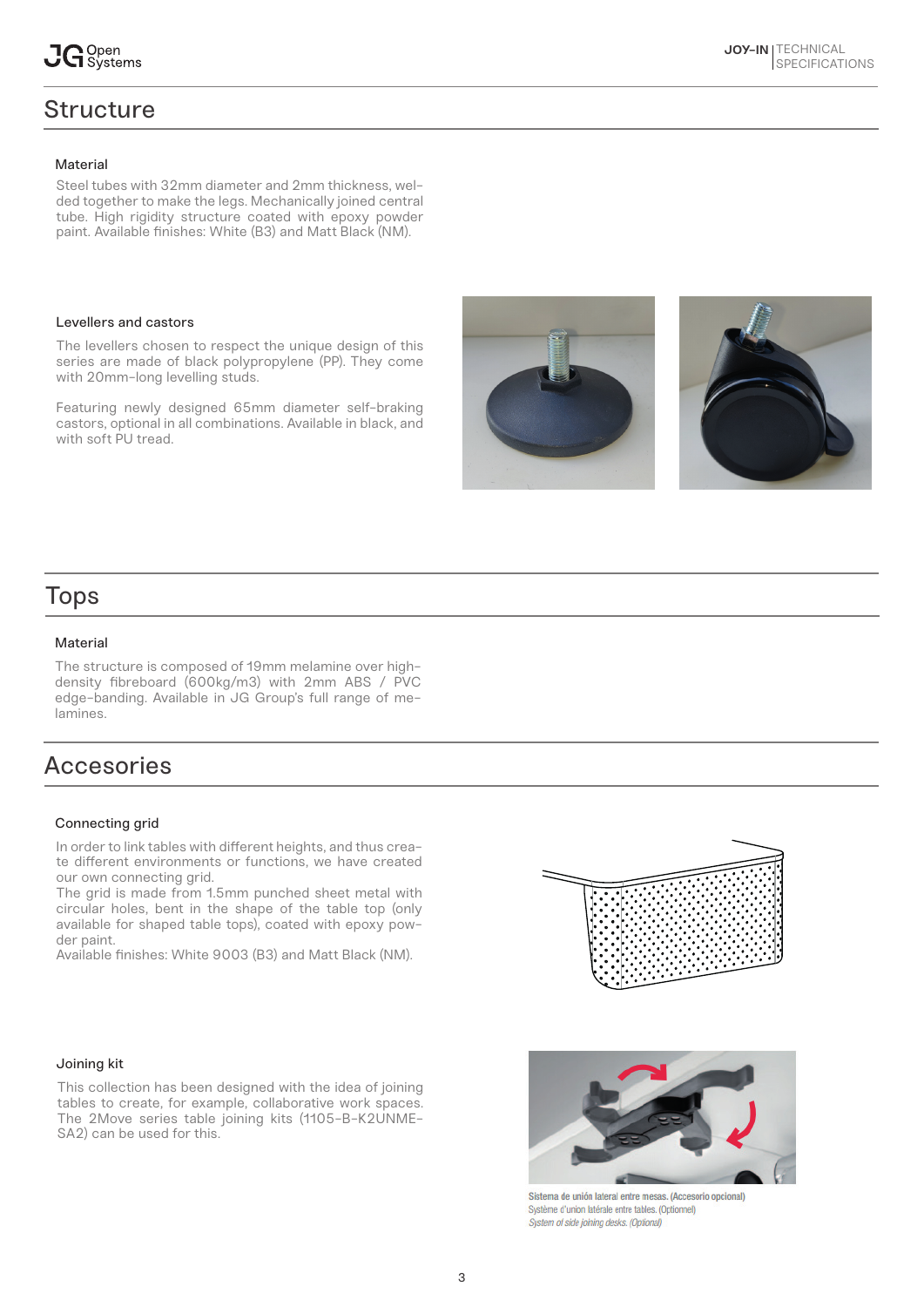## **Electrification**

#### Support for surface mounted socket outlets

Embellisher for socket outlets of our own design and exclusive for this series. Made of 1.2mm punched and bent sheet metal, and coated with epoxy powder paint. 2 different sizes.

Accessory compatible only with standard socket outlets from the Power Solutions collection. 4 positions available. Does not include tray (instead 2 supports are included).

Finishes in White 9003 (B3) for B3 structures and Matt Black (NM) for NM structures. Supports in DP.



## Assembly

The table is delivered disassembled to save transport space. For assembly, simply put the legs into their position, attach the connecting tube, and affix the top to the structure. Finally, depending on the option chosen, it will be necessary to attach and screw in the levellers or the castors.



## Packaging

Legs are supplied in sets of 2 legs, in cardboard packaging to facilitate handling, and with internal expanded polystyrene (EPS) protections and polyethylene foam profiles. Each leg comes with the end caps already assembled.

The table tops are protected with 30- or 35-micron shrink wrap plastic and corner protectors.